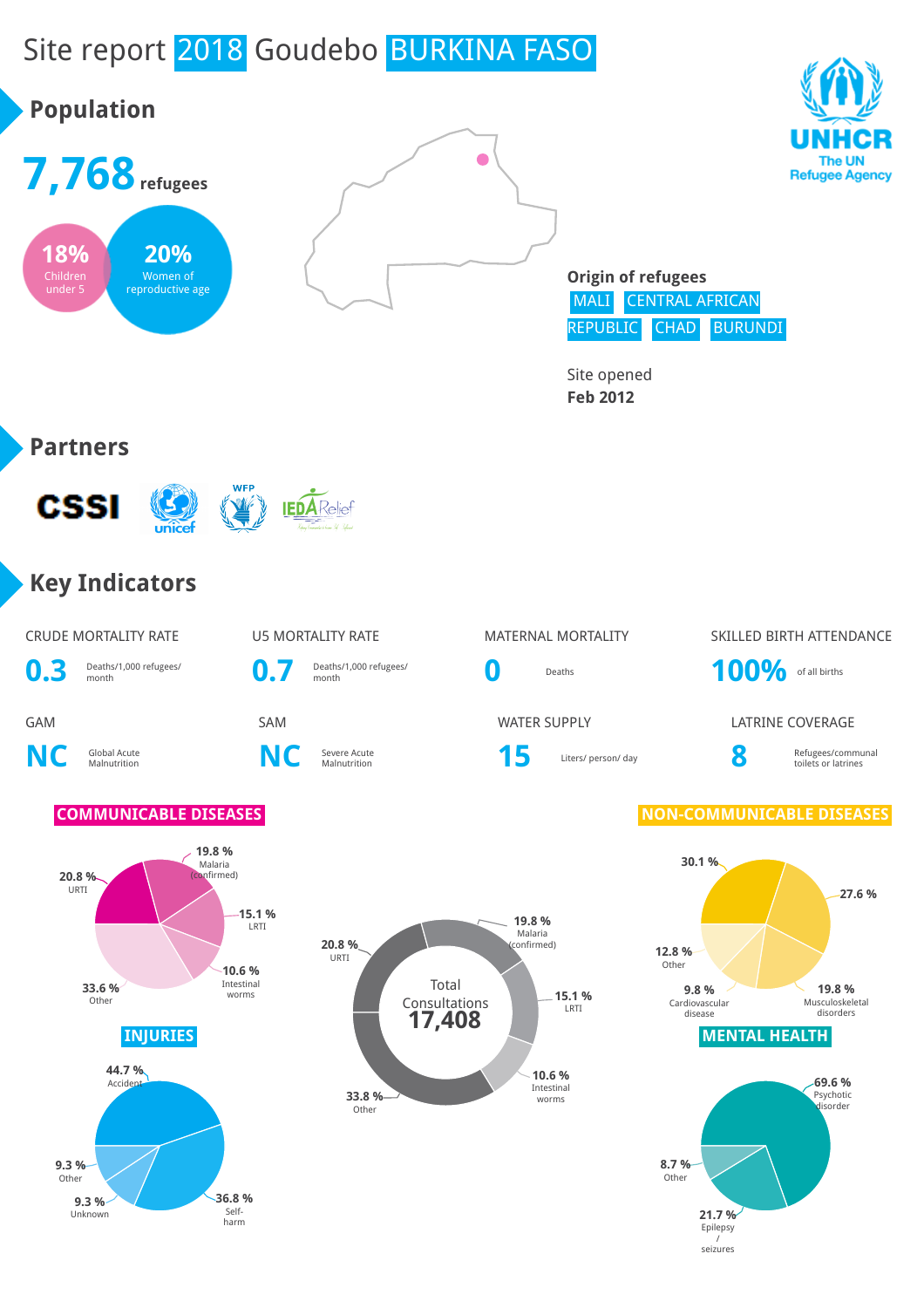#### **Public Health**

| <b>HEALTH STAFFING</b>                                      | <b>INDICATOR</b> | <b>STANDARD</b> |           | <b>MORBIDITY</b>                                 | <b>INDICATOR</b> | <b>STANDARD</b> |   |   |
|-------------------------------------------------------------|------------------|-----------------|-----------|--------------------------------------------------|------------------|-----------------|---|---|
| Number of medical doctors                                   |                  | 1: 50,000       | ◉         | Incidence of malaria among children under        | 39               |                 |   |   |
| Number of qualified nurses                                  | 7                | $1:$ < 10,000   | ◎         | Incidence of watery diarrhoea among              | $\mathbf{0}$     |                 |   |   |
| Number of community health workers                          | 18               | 1: 1,000        | ◙         | children under 5                                 |                  |                 |   |   |
| <b>ACCESS AND UTILIZATION</b>                               | <b>INDICATOR</b> | <b>STANDARD</b> |           | Incidence of pneumonia among children<br>under 5 | 57               |                 |   |   |
| Consultations per trained clinician per day                 | 10               | < 50            | ◙         | Incidence of pneumonia among over 5              | 28               |                 |   |   |
| Health utilisation rate (new visits / refugee /             | 2.0              | $1 - 4$         | ◙         | Tuberculosis success rate                        | 100%             | < 90%           | Ø |   |
| year)<br>Proportion of host population consultations        | 12%              |                 |           | Were any MDR/X-TB cases diagnosed among<br>PoCs? | <b>No</b>        | <b>No</b>       | ఴ |   |
| <b>MORTALITY</b>                                            | <b>INDICATOR</b> | <b>STANDARD</b> |           | <b>VACCINATION</b>                               | <b>INDICATOR</b> | <b>STANDARD</b> |   |   |
| <b>Crude Mortality Rate</b><br>(CMR) (/1000/month)          | 0.3              | < 0.75          | Ø         | Full vaccination coverage                        | 98%              | < 95%           |   |   |
| <b>Under-five Mortality Rate</b><br>(U5MR) (/1000/month)    | 0.7              | $< 1.5$         | $\bullet$ | Measles vaccination coverage                     | 107%             | < 95%           |   | Ø |
| <b>Infant Mortality Rate</b><br>(IMR) (/1000 livebirths)    | 29.8             | < 30            | $\bullet$ | Source of vaccination data                       | <b>HIS</b>       |                 |   |   |
| <b>Neonatal Mortality Rate</b><br>(NNMR) (/1000 livebirths) | $\mathbf 0$      | < 20            | $\bullet$ | IN-PATIENT DEPARTMENT (IPD)                      | <b>INDICATOR</b> | <b>STANDARD</b> |   |   |
| <b>OUTBREAK ALERT AND RESPONSE</b>                          | <b>INDICATOR</b> | <b>STANDARD</b> |           | Average length of stay (days)                    | 2.5              |                 |   |   |
| Proportion of outbreaks investigated within 48<br>hours     | 100%             | 100%            | Ø         | Case fatality rate                               | 0.0              |                 |   |   |
| Number of outbreaks reported                                | $\overline{2}$   |                 |           | Hospitalisation rate                             | 61.5             | $50 - 150$      |   |   |

### **Reproductive Health**

| <b>ANTENATAL CARE</b>                                                                     | <b>INDICATOR</b> | <b>STANDARD</b> |   | <b>FAMILY PLANNING</b>                                                      | <b>INDICATOR</b> | <b>STANDARD</b> |  |
|-------------------------------------------------------------------------------------------|------------------|-----------------|---|-----------------------------------------------------------------------------|------------------|-----------------|--|
| Antenatal care coverage                                                                   | 37%              | > 90%           | Ω | Contraceptive prevalence rate                                               | 36%              | $\geq 30\%$     |  |
| Coverage of antenatal tetanus vaccination                                                 | 78%              | >95%            |   | Source of contraceptive prevalence data                                     | <b>HIS</b>       |                 |  |
| <b>DELIVERY CARE</b>                                                                      | <b>INDICATOR</b> | STANDARD        |   | SEXUAL AND GENDER-BASED VIOLENCE (SGBV)                                     | <b>INDICATOR</b> | <b>STANDARD</b> |  |
| Proportion of births attended by skilled<br>personnel                                     | 100%             | $\geq 90\%$     |   | Total number of reported rapes                                              | $\Omega$         |                 |  |
| Proportion of births conducted by caesarean<br>section                                    | 1%               | $5 - 15%$       | ☺ | Proportion of eligible rape survivors provided<br>with PEP within 72 hours  |                  | 100%            |  |
| Proportion of newborn infants with low birth<br>weight (<2500 gs) (weighed within 72 hrs) | 5%               | < 15%           |   | Proportion of eligible rape survivors provided<br>with ECP within 120 hours |                  | 100%            |  |
| Proportion of teenage pregnancies                                                         | 5%               |                 |   | SEXUALLY TRANSMITTED INFECTIONS (STIS)                                      | <b>INDICATOR</b> | <b>STANDARD</b> |  |
| Still birth rate (/1000 total births / month)                                             |                  |                 |   | Number of genital ulcer diseases                                            | 16               |                 |  |
| Number of maternal deaths                                                                 | 0                |                 |   | Number of Pelvic Inflammatory diseases                                      | 20               |                 |  |
| Proportion of maternal deaths investigated<br>within 48 hours                             |                  | 100%            |   |                                                                             |                  |                 |  |